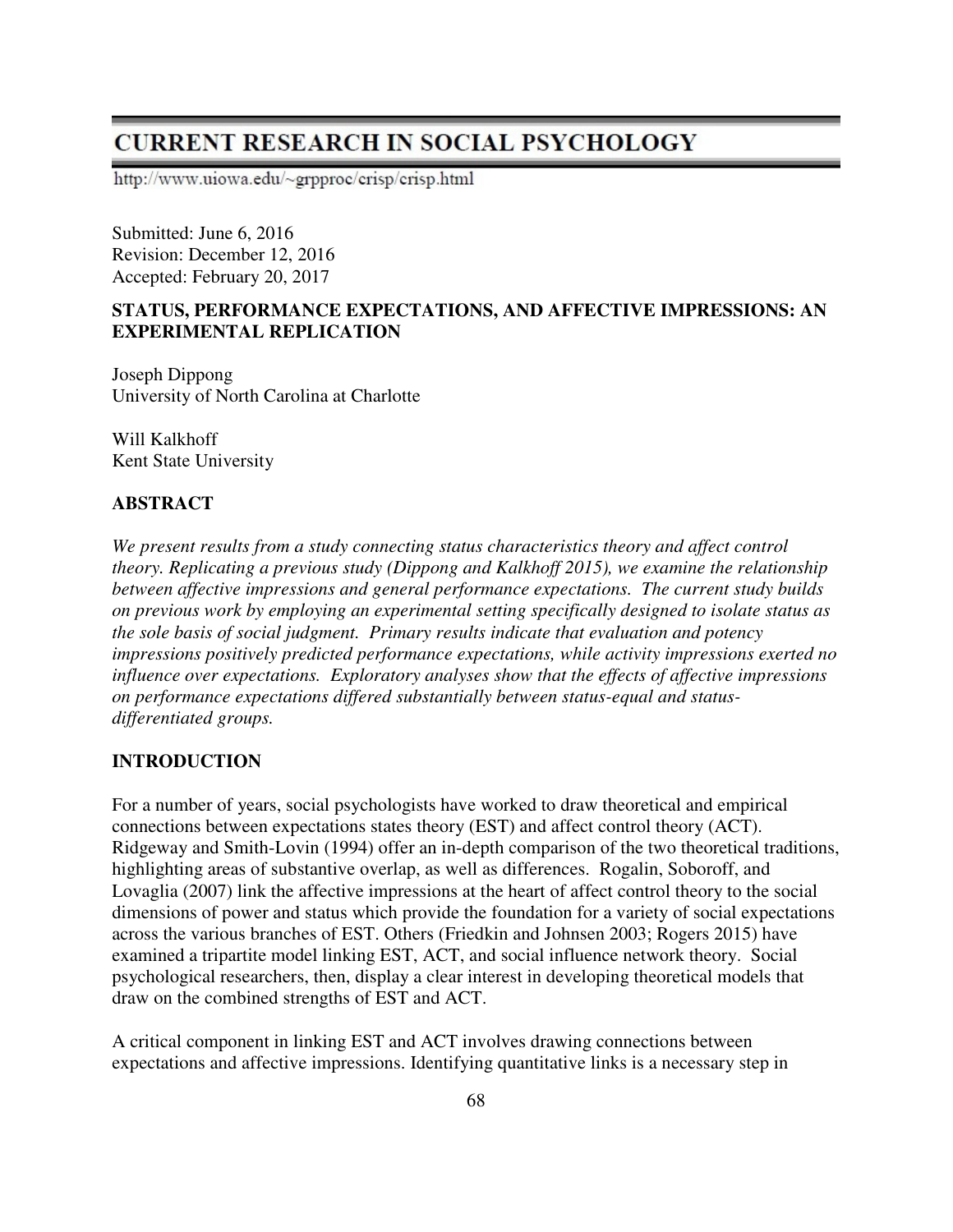unifying the two theories (Kalkhoff, Friedkin, and Johnsen 2010; Dippong 2013). Dippong and Kalkhoff (2015) focus on the connection between ACT and the status characteristics theoretical branch of EST by outlining the theoretical links between affective impressions and status-based performance expectations. Across two studies, Dippong and Kalkhoff (2015) employ survey and experimental data to demonstrate that the three dimensions of affective impressions within ACT all positively predict the performance expectations that individuals form for other social actors.

We report results from a replication of Dippong and Kalkhoff's (2015) study, with the aim of extending connections between ACT and status characteristics theory (SCT) and clarifying questions left unanswered in the previous study. To do so, the current study examines the relationship between performance expectations and affective impressions within SCT's standardized experimental setting. This allows us to see how affective impressions shape performance expectations while isolating the effects of status.

# **THEORETICAL AND EMPIRICAL BACKGROUND**

Dippong and Kalkhoff (2015) provide a thorough discussion detailing the theoretical connections between the three dimensions of affective impressions—evaluation, potency and activity— and performance expectations. To briefly summarize, according to SCT, individuals in collective task groups form expectations regarding their fellow group members' abilities to contribute to the successful completion of the group's task, and these expectations reflect the group's hierarchy of power and prestige (Berger et al 1977). This hierarchy embodies broadly-held cultural beliefs about the general worth of occupants of a variety of social categories, including race, gender, and social class (Berger et al 1977). A complete discussion of SCT's central tenets is beyond the scope of the present paper. For our purposes, it is most important to note that expectations are the central constructs that mediate the relationship between group members' perceptions of each others' status and a variety of behavioral outcomes in the group (e.g. patterns of influence, provision of opportunities to contribute to the group's task, and the distribution of rewards).

Regarding the relationship between affective impressions and performance expectations, prior researchers have demonstrated a positive relationship between evaluation impressions and perceptions of actors' status and prestige (Rogalin et al 2007; MacKinnon and Langford 1994). Likewise, these same studies found that potency impressions are positively associated with perceptions of power. Given that performance expectations arise based on perceptions of status and power, it is not surprising that Dippong and Kalkhoff (2015) hypothesize and find that evaluation and potency impressions positively predict performance expectations.

At the theoretical level, perceptions of higher-status actors should be associated with impressions of proactive and agentic behavior, while perceptions of lower-status actors should be associated with reactive, passive behavior (Berger et al 2002). These arguments suggest a positive relationship between expectations and activity impressions, which is exactly what Dippong and Kalkhoff (2015) find. Drawing on the theoretical argument laid out by Dippong and Kalkhoff (2015), we offer the following three hypotheses for the present study: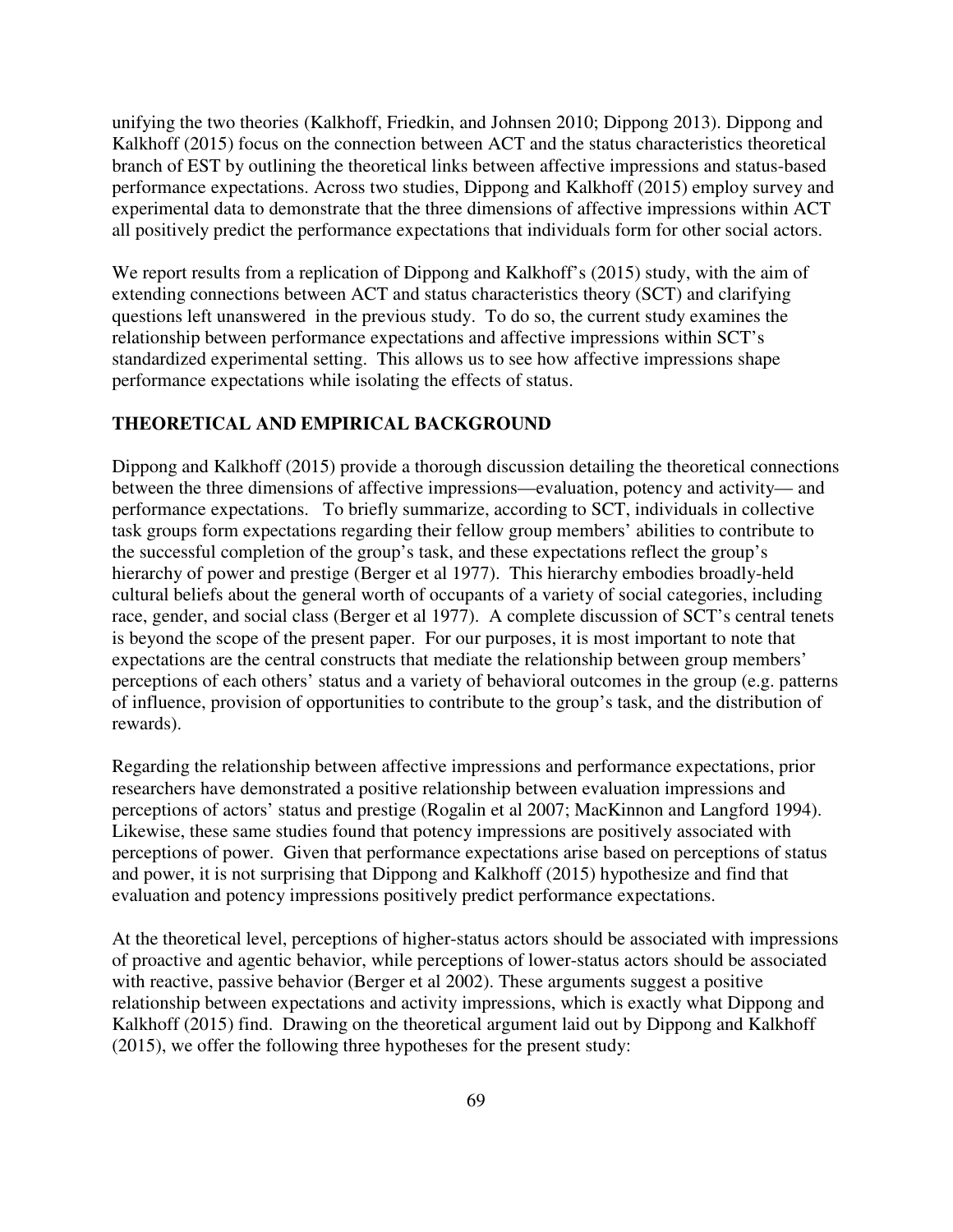*H1*: Evaluation ratings will be positively related to the performance expectations.

*H2*: Potency ratings will be positively related to the performance expectations.

*H3:* Activity ratings will be positively related to the performance expectations

Although Dippong and Kalkhoff's research shed important light on the relationship between ACT and SCT, they employed methods that did not strictly isolate the effects of status differences. In study one, the authors employed survey methods that did not instantiate SCT's scope conditions of a collective group task. In study two, while activating salient status differences between group members, the authors employed an open-interaction type task, which allowed behavioral and personality differences (e.g. dominance, humor, apathy, etc.) between group members to alter the initial status structure of the group. The purpose of our replication is to assess the relationship between impressions and expectations within an experimental setting that meets the theoretical conditions of SCT and isolates the effects of status from other potentially confounding factors.

# **METHODS**

.

We collected our experimental data as part of a larger study examining the cognitive and affective underpinnings of status organizing processes. In all, 269 participants completed the study. We recruited participants from undergraduate courses a large Midwestern university. Participants scheduled experimental sessions through an online research management program. We staggered appointment times by several minutes and employed multiple waiting areas to ensure that participants did not come into contact with each other. Volunteers received extra credit in one sociology course.

#### **Procedures**

Upon arriving at the laboratory, each participant was greeted by the experimenter, who escorted him or her to a private room to complete the study. Following the completion of a separate task unrelated to the current study, the experimenter informed each participant that she or he would work with a partner via computer network to complete a test of a "newly discovered ability" known as contrast sensitivity (see Moore 1968 for a thorough description of the contrast sensitivity task). The entire interaction was controlled so that participants never exchanged information with a true task partner, but rather, with a computer-simulated partner. The contrast sensitivity test, when employed within SCT's standardized experimental setting, offers a wellestablished and reliable indication of research participants' openness to influence from a task partner. Although the contrast sensitivity results are unrelated the analyses we present here, it is important to note that the specific task our participants completed and the larger experimental setting are both tailored to inducing status differences and isolating social status (and the consequent performance expectations) as the sole basis of differentiation between task partners. This setting provides an optimal situation for examining the link between performance expectations and affective impressions because social status provides the only meaningful source for affective impressions.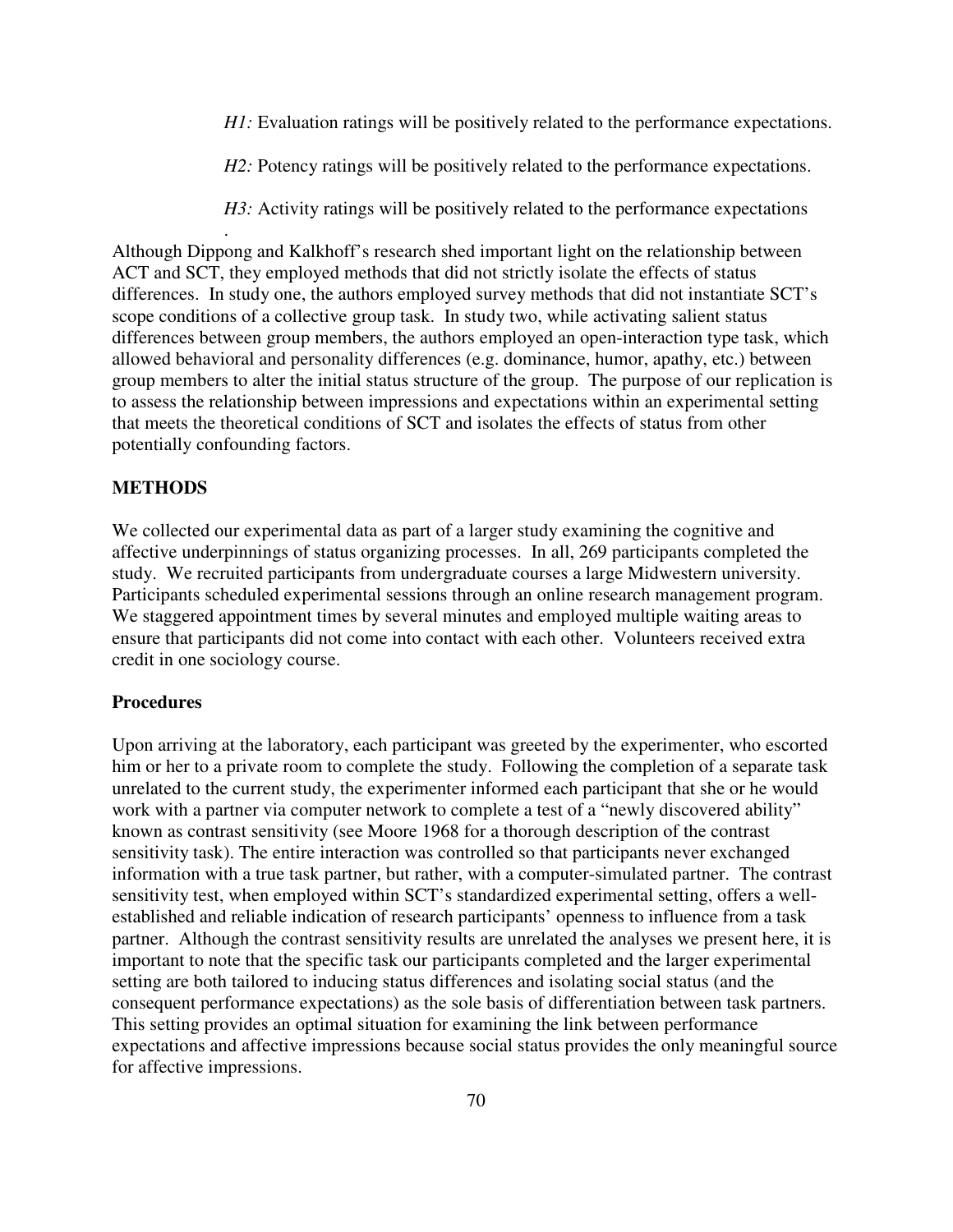To induce status-based expectations, we employed information about participants' self-identified gender category. Substantial research supports the contention that gender functions as a diffuse status characteristic, with gender-based performance expectations typically advantaging men (Rashotte and Webster 2005; Kalkhoff, Younts, and Troyer 2008). During the instruction phase of the contrast sensitivity test, participants were prompted by the computer program to exchange a small amount of personal information—including first name and year in school—with their interaction partner. We manipulated partner feedback so that half of the participants learned that they were interacting with a partner of the opposite sex (status-differentiated conditions), and half learned that they were completing the task with a partner of the same sex (status-equal conditions). Manipulation checks revealed that in every case, the name exchange conveyed the expected gender information. Participants were all informed that their interaction partner was in the same year of schooling as they were.

Upon completing the experimental task, participants completed a post-experiment questionnaire, and we derive the variables for the present analyses from the questionnaire. Our questionnaire contained a variety of items assessing the instantiation of SCT's scope conditions, participants' perception of the experimental task, and manipulation check items. As part of this questionnaire, participants provided subjective ratings of their general performance expectations and affective impressions for themselves and their interaction partners. Participants provided ratings on performance expectations first, then provided affective ratings, with the two indices separated by several unrelated questions.

## **Dependent Variable**

Our measurement procedure is identical to the procedure employed by Dippong and Kalkhoff (2015). The dependent variable for our analyses comes from Zeller and Warnecke's (1973) index of general performance expectations. We measured performance expectations using the following three items:

*1) How would you rate this person in terms of how well you expect him or her to do in situations in general?*

*2) How would you rate this person in terms of intelligence?* 

*3) How would you rate this person in terms of other things that count in this world?* 

Each item was measured on a nine-point scale ranging from  $(1 = Low \, Ability)$  to  $(9 = High \,$ Ability). We created our measure of expectations by taking the mean of the three Zeller and Warnecke items. Reliability analyses revealed an acceptable degree of internal consistency among the three items (Cronbach's alpha = .803). Driskell and Mullen (1988) demonstrate that a variety of subjective measures of expectations—including the Zeller and Warnecke index— are reliable indicators of actors' performance expectations.

#### **Independent Variables**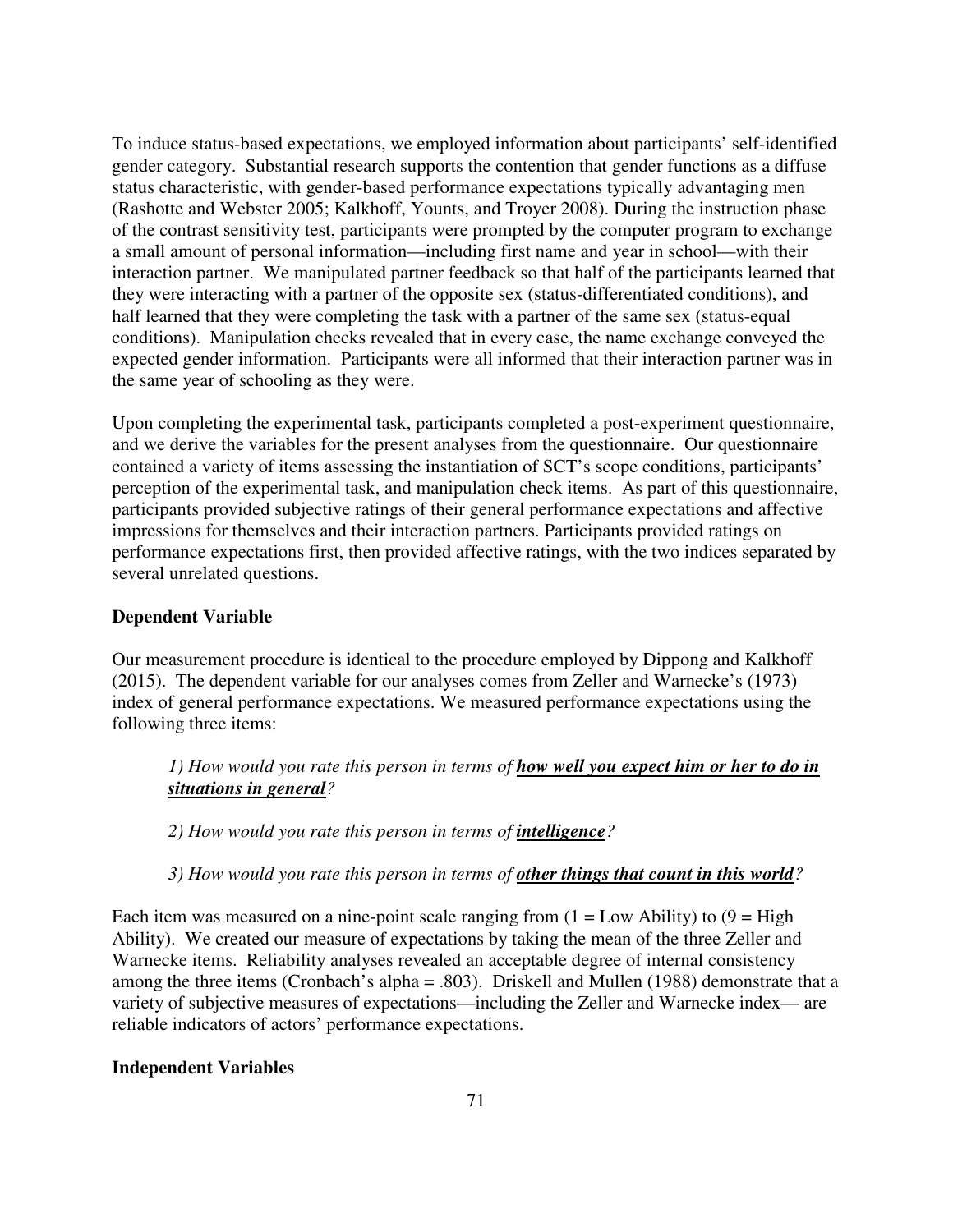Participants provided affective ratings of their interaction partners along the dimensions of evaluation, potency, and activity. Following Dippong and Kalkhoff (2015, Study One), we measure affective impressions using three separate nine-point semantic differential scales. Following standard practice in ACT research, we measure the evaluation dimension with the semantic anchors "Bad, Awful" at one end of the scale and "Good, Nice" at the other. Again based on previous research, we measure the potency dimension using the terms "Powerless, Little" and "Powerful, Big" as semantic anchors. And lastly, we measure activity impressions using the semantic anchors "Slow, Quiet, Old" and "Fast, Noisy, Young." We rescaled participant responses to conform to ACT's measurement standards. Scores on each dimension ranged from -4.3 (Infinitely Bad/ Powerless/ Slow) to 4.3 (Infinitely Good/ Powerful/ Fast). The scale midpoint (zero) indicates neutral impressions.

We also include a measure of participants' self-expectations as a control variable. We control for self-expectations because the preponderance of SCT research models status differentiation as the combined effects of expectations for self and other. In other words, status differentiation is relative; we speak of actors forming higher or lower expectations for partners *relative to* self. As such, we argue that modeling the relationship between affective impressions and performance expectations necessitates accounting for the effects of self-expectations on partner-expectations. Our self-expectation variable consists of the mean of the three Zeller and Warnecke items described above, with participants rating themselves. Despite the relatively low degree of internal consistency among the three self-expectation items (Cronbach's alpha = .569), we include the self-expectation variable in our model based on the substantial body of research indicating the index's reliability.

# **Analytic Strategy**

We employ OLS regression to test our hypotheses. First, we estimate our predictive models employing our entire sample (i.e. including data from status-equal and status-differentiated conditions). And second, as an exploratory matter, we estimate separate models for status-equal and status-differentiated conditions, and compare regression coefficients across models. In the absence of status differences, performance expectations can arise based on any number of idiosyncratic factors, and SCT offers no predictions regarding how actors will behave in such conditions. Our comparison across conditions casts light on the unique effects that status differences exert on the relationship between impressions and expectations, which is essential if our findings are to be relevant to SCT.

#### **RESULTS**

We analyze data from 240 participants (120 male; 120 female). Half of the participants (60 male; 60 female) interacted in mixed-sex, status differentiated groups. The other half interacted in same-sex, status-equal groups. We exclude data from 29 participants (10.8 percent), including 15 for violating SCT's scope conditions, 8 for participant suspicion, 5 for failing to understand task instructions, and 1 for equipment malfunction. This exclusion percentage is consistent with overall exclusion rates within SCT research (see Dippong 2012), and exclusions were fairly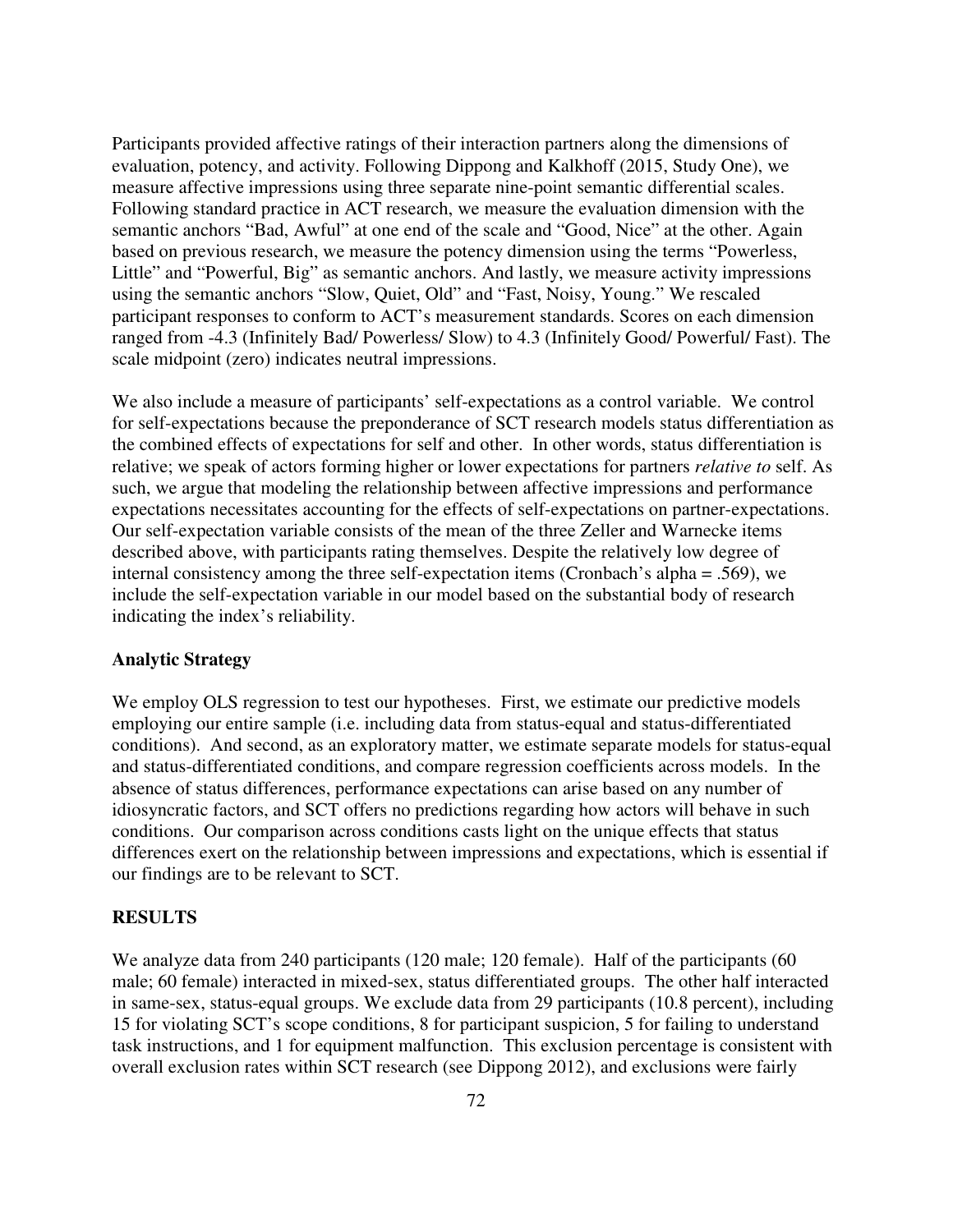equally distributed between status-differentiated and status-equal groups (13 statusdifferentiated, 16 status-equal). The mean age of our participants was 19.53 years old. Just over 80 percent of our sample identified their race/ ethnicity as white (non-Hispanic). An additional 7.9 percent identified as Black or African American, and 2.9 percent identified as white (Hispanic). In terms of academic standing, college freshmen and sophomores comprised 87.1 percent of our sample.

Participants' subjective performance expectations for task partners range from 3.67 to 9.00, with a mean of 6.899 [1]. See Table 1 for means and standard deviations (in parentheses) for all independent variables (i.e. the partner ratings). Table 1 presents data for the entire sample and separated by status-equal and status-differentiated conditions. A series of one-way ANOVAs and follow-up t-tests reveals that the overall values for our dependent and independent variables do not differ significantly between status-equal and status-differentiated conditions. The exception is activity ratings, which are significantly higher in status-differentiated groups compared to status-equal groups ( $t = 3.390$ ;  $p < .001$ ). This provides an initial indication that impressions of activity may play a key role in the way we differentiate between equal-status partners and higher (or lower) status partners. Additionally, paired-sample t-tests reveal that for participants in both status-equal and status-differentiated conditions, average self-expectations are significantly higher than partner-expectations (analyses available from first author).

|                    | Evaluation | Potency | Activity | Partner<br>Expectations | Self-<br>Expectations |
|--------------------|------------|---------|----------|-------------------------|-----------------------|
| <b>Full Sample</b> | 1.845      | 0.896   | 1.312    | 6.899                   | 7.422                 |
|                    | (1.457)    | (1.361) | (1.434)  | (1.094)                 | (0.835)               |
| Status-Equal       | 1.707      | 0.967   | 1.002    | 6.854                   | 7.395                 |
|                    | (1.444)    | (1.231) | (1.385)  | (1.062)                 | (0.865)               |
| Status-Different   | 1.981      | 0.826   | 1.617    | 6.942                   | 7.449                 |
|                    | (1.462)    | (1.480) | (1.450)  | (1.127)                 | (0.808)               |

Table 2 presents coefficients and standard errors for our regression model employing the entire analytical sample. Looking at model 1, we see that although evaluation and potency impressions significantly and positively predict general performance expectations, activity impressions are not significantly related to expectations. These relationships hold up when we control for participants' self-expectations in model 2. Based on regression results for model 2, we find support for hypotheses 1 and 2, but we fail to find support for hypothesis 3. As such, our results differ from those presented by Dippong and Kalkhoff (2015), indicating that activity impressions may not function as previously thought. We return to this difference in our discussion below.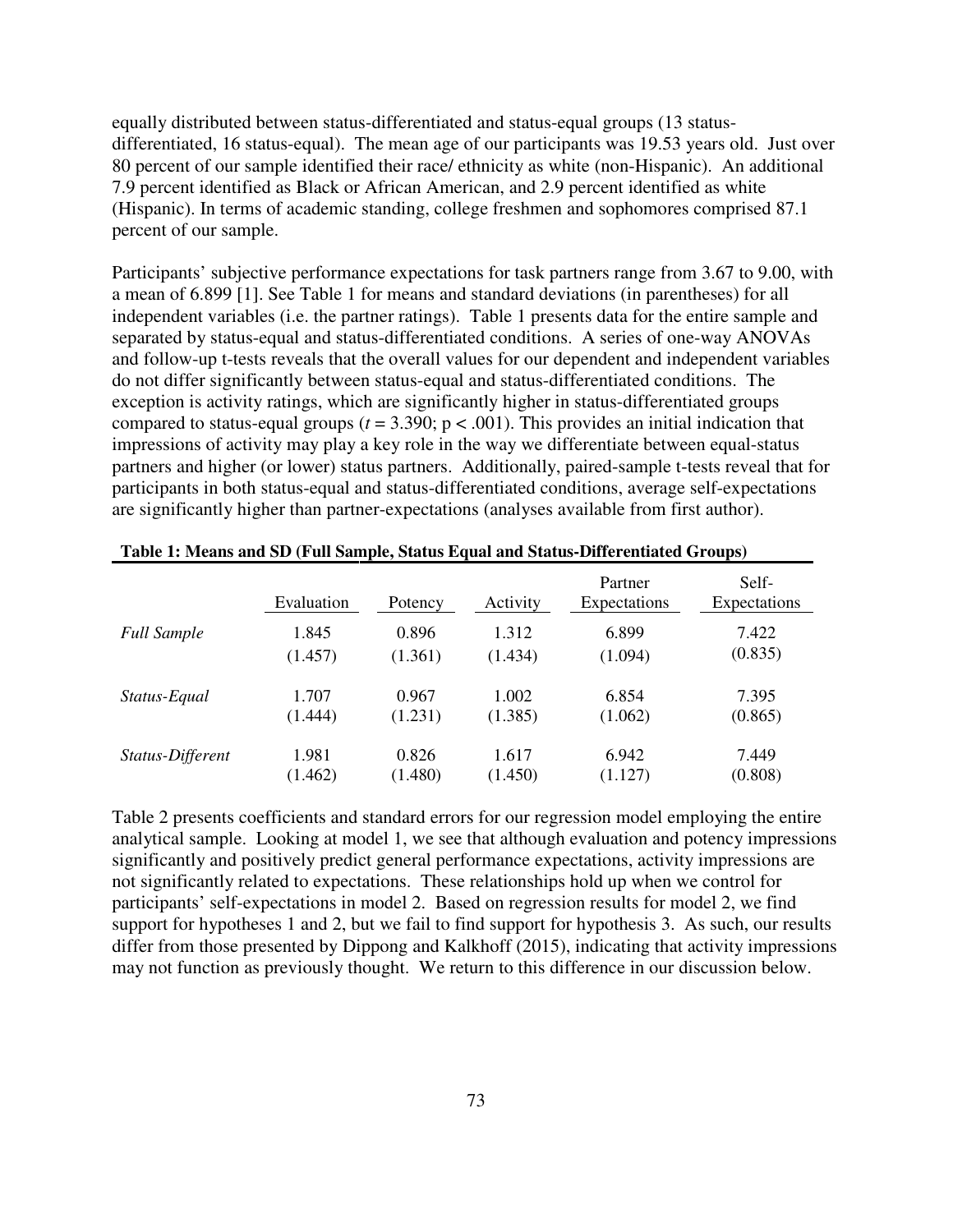| $\sim$ $\cdots$ $\sim$ $\prime$ |                                  |                                  |
|---------------------------------|----------------------------------|----------------------------------|
| Constant                        | Model 1<br>$6.161***$<br>(0.098) | Model 2<br>$2.305***$<br>(0.483) |
| Evaluation                      | $0.297***$<br>(0.048)            | $0.227***$<br>(0.044)            |
| Potency                         | $0.204***$<br>(0.049)            | $0.150***$<br>(0.044)            |
| Activity                        | 0.005<br>(0.047)                 | $-.025$<br>(0.041)               |
| Self-Expectations               |                                  | $0.549***$<br>(0.068)            |
| $R^2$                           | .306                             | .456                             |
| *** $p < .001$                  |                                  |                                  |

**Table 2: OLS Results Predicting Partner Expectations from EPA Ratings (Full Sample)** 

#### **Exploratory Analyses**

Table 3 presents regression results for our sample separated by status-equal and statusdifferentiated conditions, as well as for z-tests comparing model coefficients (see Paternoster et al 1998). Looking at the results for status-equal conditions, model 4 shows that evaluation is positively associated with performance expectations for interaction partners when controlling for self-expectations. Regarding status-differentiated conditions, models 5 and 6 also demonstrate a positive relationship between evaluation and expectations. The relationship between evaluation impressions and performance expectations is unaffected by the presence or absence of salient status differences. This conclusion is further supported by the lack of significant difference between evaluation coefficients across models 3 and 5. Regression coefficients are statistically similar across status conditions [2].

| $\sim$ put to $\sim$ |                           |                       |                                    |                       |          |  |  |  |
|----------------------|---------------------------|-----------------------|------------------------------------|-----------------------|----------|--|--|--|
|                      | Status-Equal<br>$(N=120)$ |                       | Status-Differentiated<br>$(N=120)$ | Comparison            |          |  |  |  |
|                      | Model 3                   | Model 4               | Model 5                            | Model 6               | Z.       |  |  |  |
| Constant             | $6.111***$<br>(0.124)     | $3.253***$<br>(0.671) | $6.299***$<br>(0.153)              | 1.606***<br>(0.690)   | $1.711*$ |  |  |  |
| Evaluation           | $0.283***$<br>(0.069)     | $0.232***$<br>(0.066) | $0.312***$<br>(0.067)              | $0.227***$<br>(0.058) | 0.057    |  |  |  |
| Potency              | 0.095<br>(0.080)          | 0.066<br>(0.075)      | $0.258***$<br>(0.063)              | $0.186***$<br>(0.055) | $1.290+$ |  |  |  |

**Table 3: OLS Results for Status-Differentiated and Status-Equal Conditions and Model Comparison**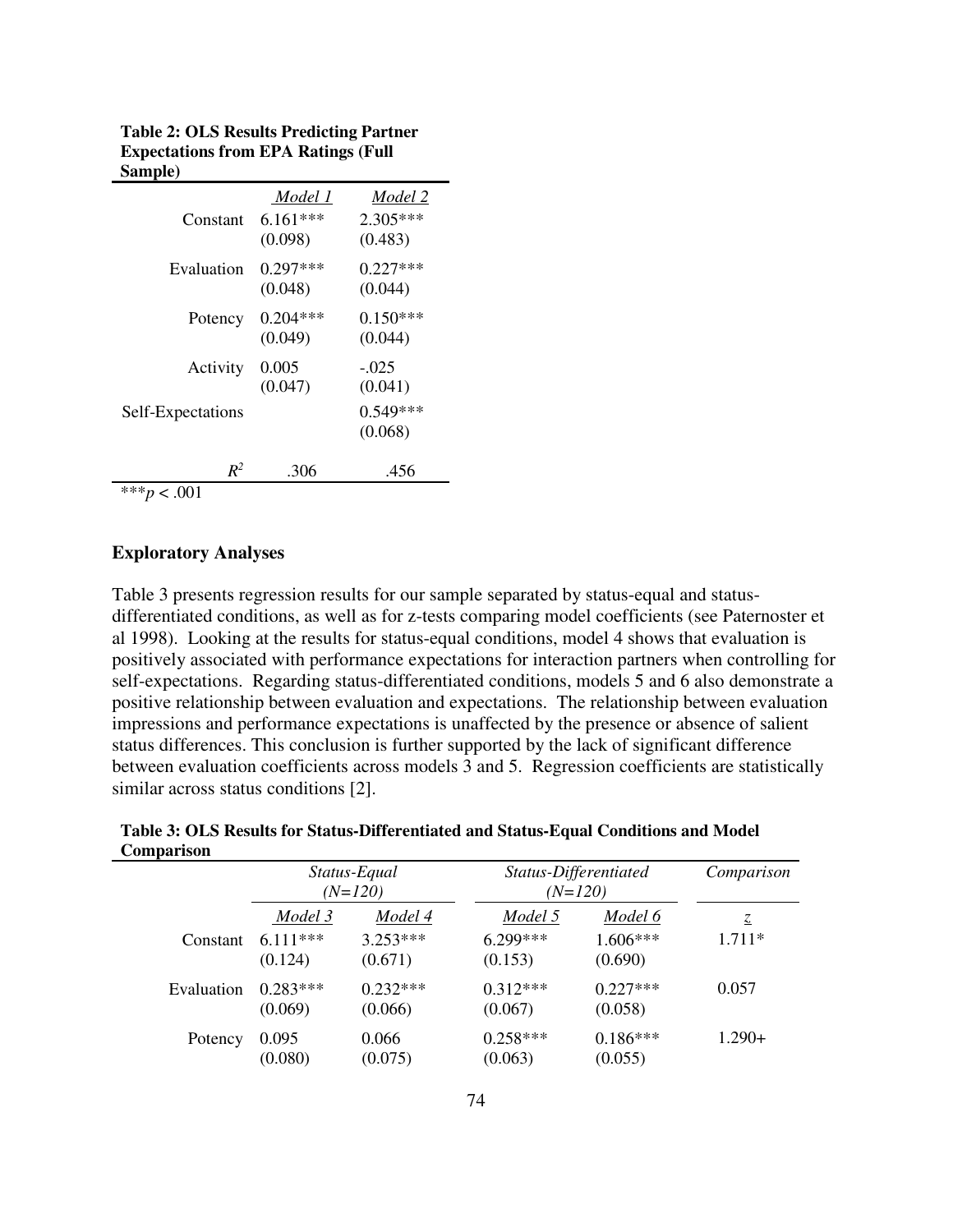| Activity                                              | $0.168*$<br>(0.069) | $0.115+$<br>(0.066)   | $-0.116+$<br>(0.065) | $-0.117*$<br>(0.055)           | $-2.486**$ |  |  |
|-------------------------------------------------------|---------------------|-----------------------|----------------------|--------------------------------|------------|--|--|
| Self-Expectations                                     |                     | $0.409***$<br>(0.095) |                      | 1.876*<br>$.661***$<br>(0.095) |            |  |  |
| $R^2$                                                 | .336                | .425                  | .315                 | .511                           |            |  |  |
| $+p < .10, \, \nu < .05, \, \nu < .01, \, \nu < .001$ |                     |                       |                      |                                |            |  |  |

Our results indicate that potency impressions are not significantly related to performance expectations between status equals (models 3 and 4). This is not the case for status-differentiated groups, in which potency impressions significantly and positively predict expectations. Comparing potency coefficients across models 3 and 5, z-tests reveal a difference that falls just short of statistical significance ( $p = .055$ ). Although the evaluation dimension is typically viewed as encompassing the affective effects of status perceptions, our results point to the possibility that impressions of potency provide the affective basis for differentiating between status positions, as they exert no influence over expectations in status-equal groups.

Finally, looking at the activity dimension of affective impressions, we see a marked difference between status-equal and status-differentiated conditions. Controlling for self-expectations, in status-equal groups, the relationship between activity and performance expectations is positive, though the effects fall short of statistical significance ( $p = .084$ ). Conversely, in statusdifferentiated groups, activity impressions are inversely related performance expectations. This finding runs counter to the theoretical argument laid out by Dippong and Kalkhoff (2015), who argue that activity is positively related to status. As expected, model comparisons reveal that regression coefficients for activity significantly differ between status conditions (models 3 and 5).

# **DISCUSSION**

Replicating Dippong and Kalkhoff's (2015) analytical approach, the current study was designed to further advance connections between ACT and SCT by examining how affective impressions shape performance expectations when salient status characteristics provide the sole basis for social differentiation. To accomplish this task, we employed status characteristics theory's standardized experimental setting to induce a status hierarchy and to measure our variables in a controlled context in which status effects are isolated from potentially confounding factors. Our results suggest that the relationship between affective impressions and expectations is slightly more complex than originally thought.

The primary contribution of the present study is that our findings help clarify the distinct effect that each affective dimension exerts over status-based performance expectations. The effect of evaluation impressions on performance expectations was essentially uniform across experimental conditions. In the absence of salient status information, group members rely primarily on evaluation impressions, and to a lesser degree, on activity impressions. Given that evaluation impressions function the same regardless of status information, they are likely assessing aspects of social status—such as liking and perceived friendliness—that are distinct from the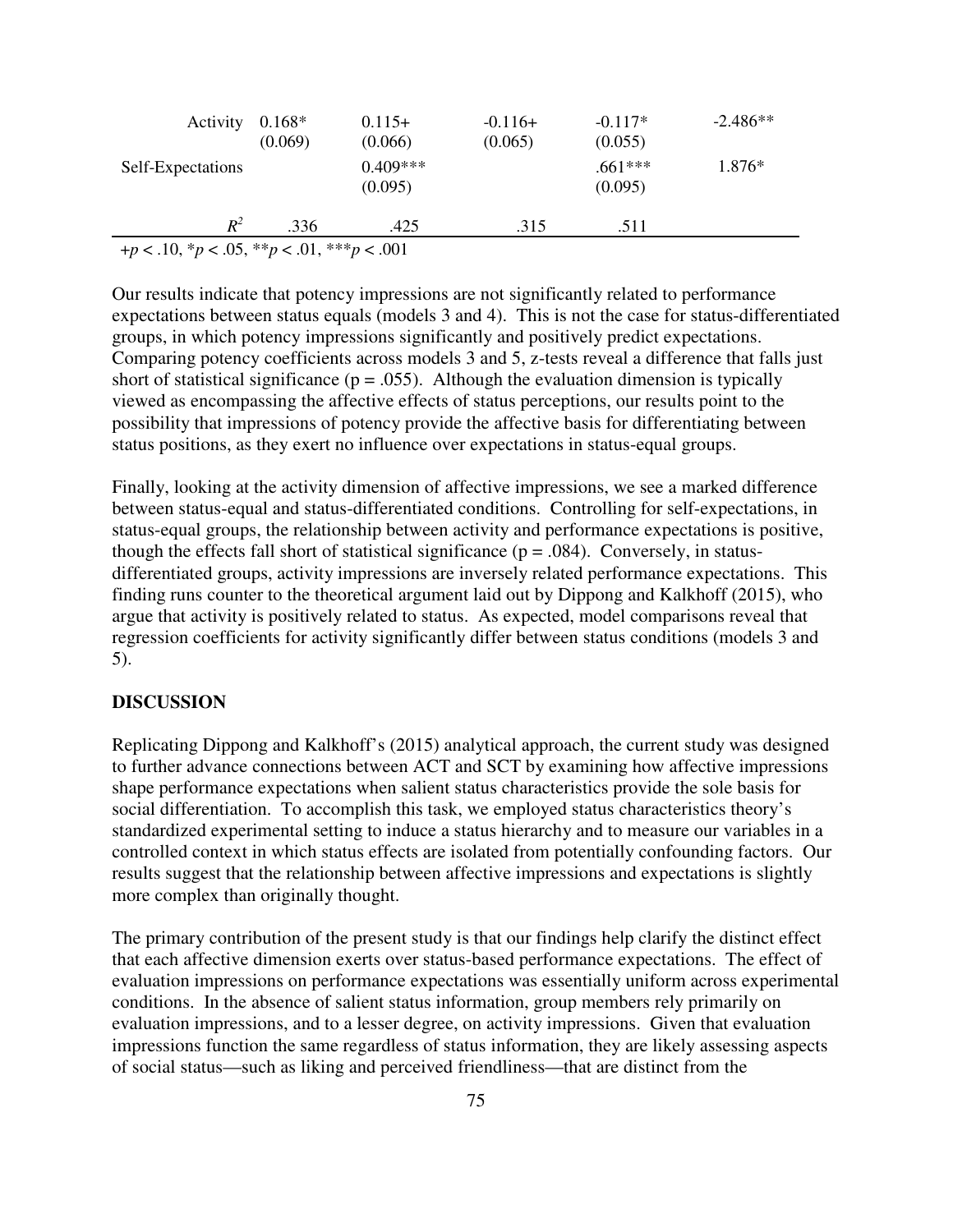differentiating effects of prestige and task abilities. In other words, within the framework of SCT, group members affectively experience status differences as differences in potency and activity.

Further illustrating the connection between potency and perceptions of abilities, our exploratory models demonstrate that potency impressions exert no significant effect on expectations in equalstatus groups. Conversely, potency is a strong predictor of expectations in status-differentiated groups. In equal status groups, potency impressions accounted for less than one percent of the variance in performance expectations. In status-differentiated groups, potency impressions accounted for ten percent of the variance in expectations. Potency impressions may not, then, strictly reflect power differences between actors, but rather, a combination of power and prestige.

Our findings shed new light on the relationship between activity impressions and performance expectations. When analyzing our sample as a whole, we found that activity impressions were not significantly related to performance expectations. However, when we separated our sample based on the presence or absence of salient status characteristics, we found that activity was inversely related to performance expectations in status-differentiated groups. This finding runs counter to the theoretical argument developed in the original study, which argues for a positive relationship between status and activity.

Although Dippong and Kalkhoff (2015) found a positive relationship between activity and expectations, existing theory and research also contain evidence of a possible inverse relationship between the two. To this end, Rogalin and colleagues (2007) find some evidence for an inverse relationship between activity impressions and perceptions of status related to occupational titles. Rogalin and colleagues' (2007) findings—along with ours—make sense when considering that many high-status occupations are relatively sedentary, and involve cognitive and creative work rather than physical activity. The lower-status, physically active worker might be associated with greater activity than the higher-status supervisor. Accordingly, the behaviors typical of a higher-status actor appear to be associated with perceptions of lower activity.

The unique effects of activity impressions observed in the previous study are likely explained by two facets of the study procedures: *a*) as discussed above, Dippong and Kalkhoff (2015) measured performance expectations in contexts in which status effects were not isolated from other factors like dominance behaviors and personality characteristics; and *b*) the previous study did not control for the effects of self-expectations. Our analyses (specifically Table 2) show that even when status effects are not strictly isolated—as when combining equal- and mixed-status groups—the effect of activity on expectations is positive (though not significant) on its own. But when controlling for self-expectations, the relationship became inverse. Thus it is possible that the previous study might have produced results similar to ours if self-expectations had been controlled.

In conclusion this study contributes to a growing body of literature aimed at developing theoretical and empirical pathways between SCT and ACT. The research we present here helps to further such connections by clarifying the relationship between the three dimensions of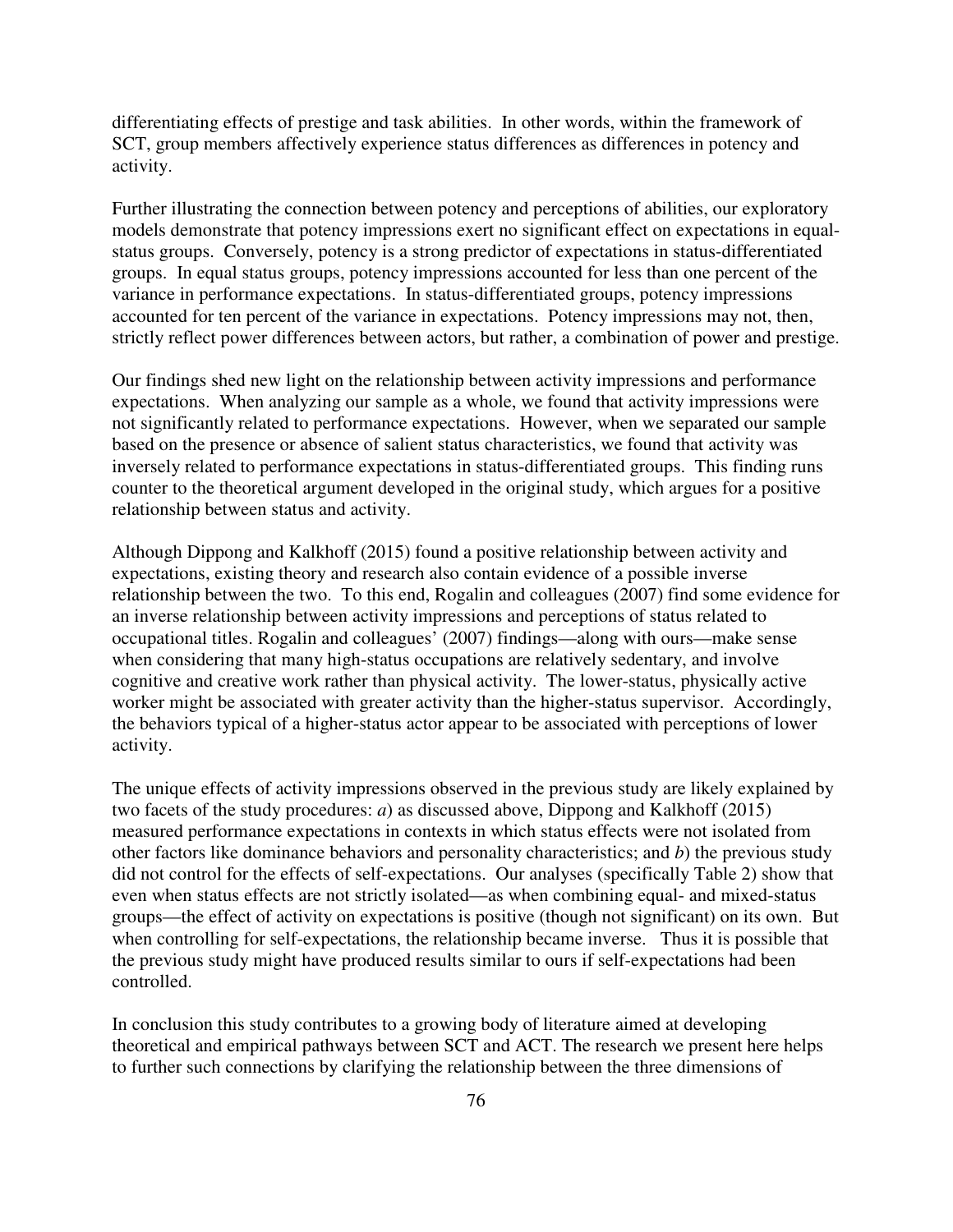affective impressions and performance expectations when status characteristics are the sole source of information that group members share. Furthermore, as a replication study, our findings clearly and directly build upon and extend existing knowledge. By refining knowledge about the quantitative relationships among the central theoretical constructs of SCT and ACT, we move closer to building a framework in which these two important social psychological theories can be employed together to explain small group interactions.

#### **REFERENCES**

Berger, Joseph, M. Hamit Fisek, Robert Z. Norman, and Morris Zelditch Jr. 1977. *Status Characteristics and Social Interaction: An Expectation-States Approach.* New York: Elsevier.

Berger, Joseph, Cecilia L. Ridgeway, and Morris Zelditch Jr. 2002. "Construction of Status and Referential Structures." *Sociological Theory* 20(2):157-179.

Dippong, Joseph. 2012. "The Effects of Scope Condition-Based Participant Exclusion on Experimental Outcomes in Expectation States Research: A Meta-Analysis." *Social Science Research* 41(2):359-371.

Dippong, Joseph. 2013. "Using Simulated Interactions to Explore Emotional Processes and Status Organizing Processes: A Joint Application of Expectation States Theory and Affect Control Theory." *Advances in Group Processes* 30:195-229

Dippong, Joseph and Will Kalkhoff. 2015. "Predicting Performance Expectations from Affective Impressions: Linking Affect Control Theory and status Characteristics Theory. *Social Science Research* 50(2015):1-42.

Driskell, James E., and Brian Mullen. 1988. "Expectations and Actions." Pp. 399-412 in: Murray Webster Jr. and Martha Foschi (Eds.), *Status Generalization: New Theory and Research*. Stanford University Press, Stanford, CA.

Friedkin, Noah E. and Eugene C. Johnsen. 2003. "Attitude Change, Affect Control, and Expectation States in the Formation of Influence Networks." *Advances in Group Processes* 20:1- 29.

Kalkhoff, Will, C. Wesley Younts, and Lisa Troyer. 2008. "Facts and Artifacts in Research: The Case of Communication Medium, Gender, and Influence." *Social Science Research* 37(3):1008- 1021.

Kalkhoff, Will, Noah E. Friedkin, and Eugene C. Johnsen. 2010. "Status, Networks, and Opinions: A Modular Integration of Two Theories." *Advances in Group Processes* 27:1-38.

MacKinnon, Neil J. and Tom Langford. 1994. "The Meaning of Occupational Prestige Scores: A Social Psychological Analysis and Interpretation." *The Sociological Quarterly* 35(2):215-245.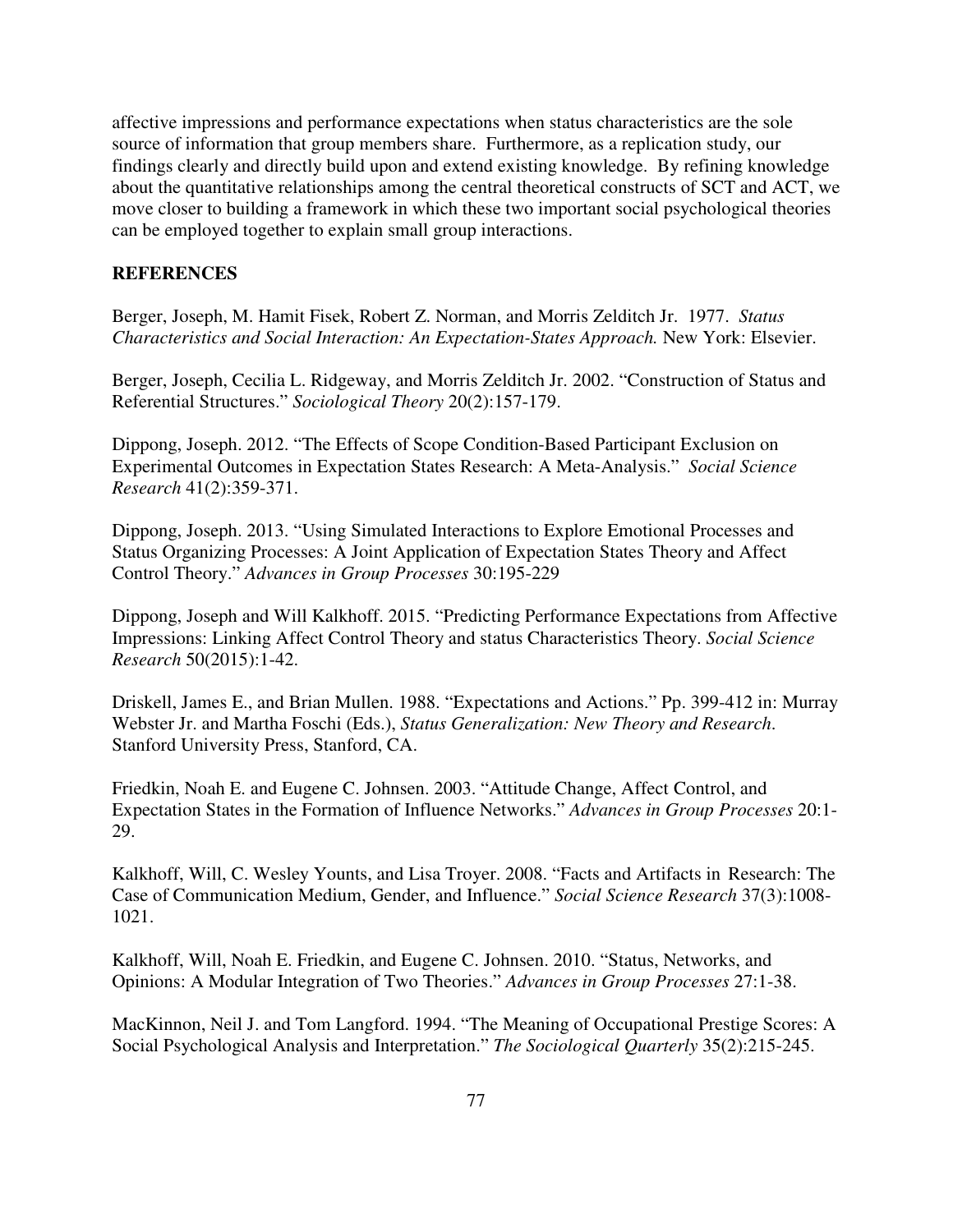Moore, James C., Jr. 1968. "Status and Influence in Small Group Interactions." *Sociometry* 31:47-63.

Paternoster, Raymond, Robert Brame, Paul Mazzerolle, and Alex Piquero. 1998. "Using the Correct Statistical Test for the Equality of Regression Coefficients." *Criminology* 36(4):859-866.

Rashotte, Lisa Slattery and Murray Webster Jr. 2005. "Gender Status Beliefs." *Social Science Research* 34:618-633.

Ridgeway, Cecilia L. and Lynn Smith-Lovin. 1994. "Structure, Culture, and Interaction: Comparing Two Generative Theories." *Advances in Group Processes* 11:213-239.

Rogalin, Christabel L., Shane D. Soboroff, and Michael J. Lovaglia. 2007. "Power, Status, and Affect Control." *Sociological Focus* 40(2):202-220.

Rogers, Kimberly B. 2015. "Expectation States, Social Influence, and Affect Control: Opinion and Sentiment Change through Social Interaction." *Advances in Group Processes* 32:65-98.

Zeller, Richard A. and Richard B. Warnecke. 1973. "The Utility of Intervening Constructs in Experiments." *Sociological Methods & Research* 2:85-110.

## **ENDNOTES**

[1] To demonstrate the effectiveness of our status manipulation, we collected behavioral data on participants' openness to influence from a higher- or lower-status group member. Using participants' p(s), a well-established indicator of influence, we found—as SCT predicts—that in mixed-sex groups, female participants demonstrated significantly greater openness to influence than male participants ( $t = 2.356$ ;  $p = .01$ , one-tailed). This indicates that our status manipulation induced the expectations we intended. See Berger et al (1977) for a description of the p(s) measure.

[2] We chose to include all status-differentiated actors in a single model because prior work theorizes that the empirical relationship between EPA and performance expectations is the same for higher- and lower-status actors. To test this assumption, we estimated separate regression models for higher- and lower-status conditions. In comparing regression coefficients, z-tests revealed no significant differences between the two models.